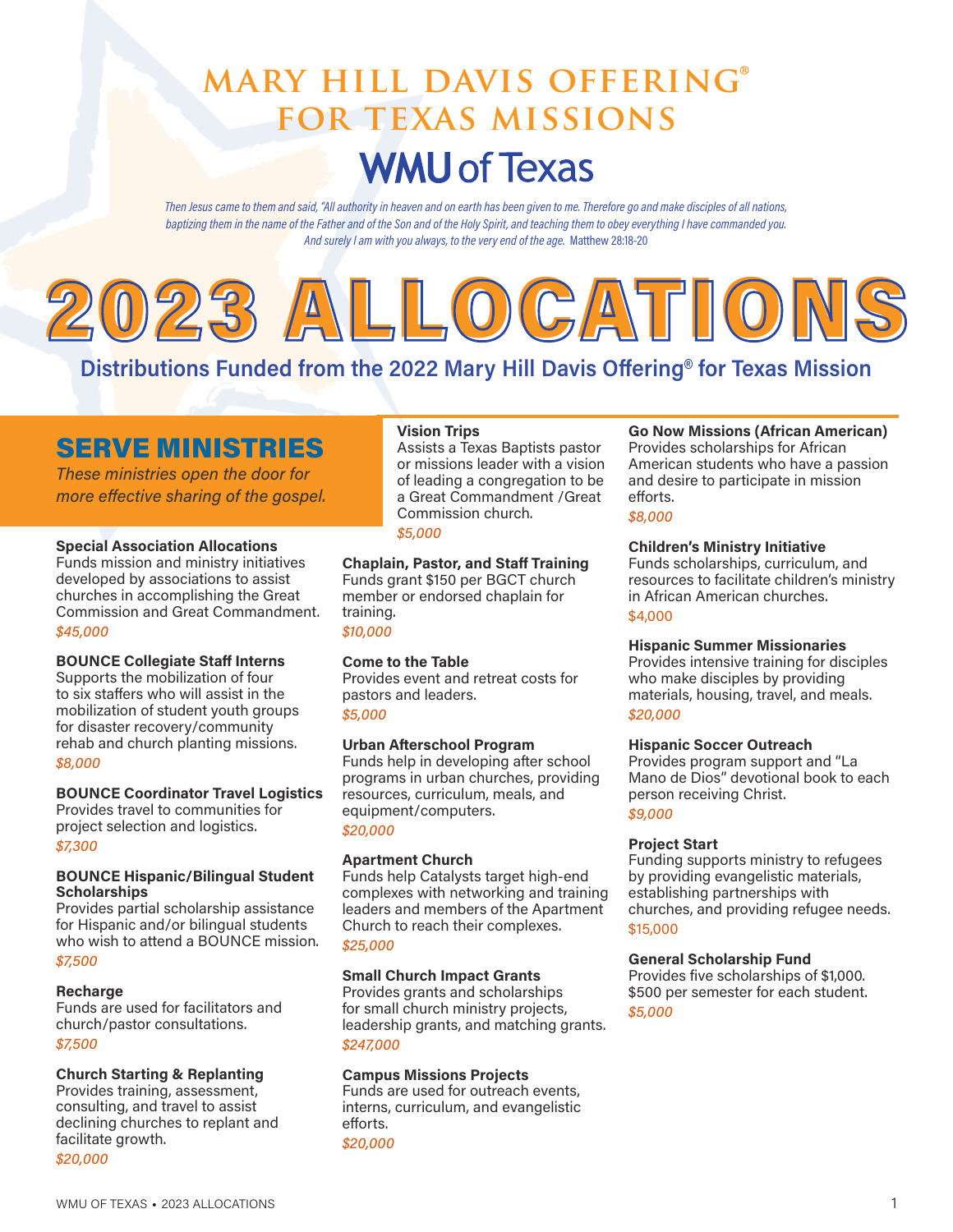#### Mission Arlington Fall Break Mission Trip (Baptist University of the Américas)

Funds help offset the cost of lodging, meals, and transportation for a group of 15 students.

\$5,000

# ADVANCE MISSIONS LEADERSHIP

These ministries equip both clergy and laity as they share the gospel and serve others.

#### Mega Focus Funding

Funds strategic missions or ministry initiatives to assist churches to accomplish the Great Commission and Great Commandment. \$90,000

#### Borderland Association Funding

Funds missions and ministry initiatives being developed by borderland associations to assist their churches in accomplishing the Great Commission and Grand Commandment.

\$42,500

#### Paul to Timothy Training-Mentorship

Provides for travel, curriculum, honorarium, food, rental space, and audio-video personnel. \$15,000

#### Church Starting

Underwrites a collective effort between the primary sponsor, church planting pastor, local association, and Texas Baptists through a formal covenant process.

#### \$700,000

#### Pastor/Spouse Retreats

Funds retreats that provide pastors and their spouses an opportunity for a few days of rest and refreshing. \$10,000

#### Panhandle Ministry Cohort

Funds provided to promote success for new clergy, retention of pastors in the area, and healthy ministers. \$3,000

#### Leadership Development

Funds a conference that provides training for pastors, leaders, and volunteers involved in River Ministry.

\$9,000

#### Set Apart Missions Team (Baptist University of the Américas)

\$50,000

Funds an experience for equipping young women by helping them identify their calling and mobilizing them for an area of ministry while providing a mentor and an executive mentorship

Urban Pastors Peer Group Provides training materials, meals, and retreats for urban pastors.

By creating missional mobilization networks across the state, this program encourages churches to collaborate in

This collaborative creates spaces for young pastors to join a cohort led by experienced pastors to help mentor and engage them in Texas Baptist life.

Funds events and trips that highlight the needs of existing urban churches and the need for new churches in

reaching their communities.

Vision Trip to Urban Areas

Invests in millennials and gen.z believers by creating a space to connect, fellowship, grow, and learn more about Texas Baptists life.

Key Church Strategy/Minister

Funds are invested in local churches who employ a Minister of Missions

urban areas of Texas.

Missional Networks

The Pastors Common

Funds are used for students serving two months during the summer and covers travel expenses, materials, and scholarships. \$12,000

> House Church Ministry/ **Starting Designed to build** up the movement of house churches by assisting Catalysts as they train new house church leaders.

**Embrace** 

opportunity. \$7,500

\$3,500

\$7,500

\$10,000

\$3,500

\$8,500

of Missions

on staff. \$75,000

Devoted

#### Students on Mission (South Texas Children's Home Ministries)

Provides travel, meal costs, and materials for the team to use on-site. \$7,500

## Texas Baptist Missionaries

Evangelism, discipleship, and leadership development are the pillars of the ministry that seeks to impact the lives of people served by our Texas Baptists Missionaries in urban inner-city areas as well as rural Colonias. Funds help with new leader training and purchasing Bibles and discipleship materials for those served.

\$7,500

#### Mission Shaped Leadership Training

Funds are used to host "Come to the Table" events encouraging racial reconciliation among pastors and local congregations.

#### \$4,500

#### Ethnic Youth Workers Scholarships

Provides scholarships for 18 ethnic workers and ten ethnic college students studying to work in NextGen.

#### \$6,200

#### National African American Preaching Conference

Provides training for pastors to effectively communicate the gospel. \$5,000

#### African American Regional Rallies

Funds are used to facilitate pastoral consultations, curriculum, and workshops. \$20,000

#### Health and Wellness Initiative

Provides health and wellness information and resources to the African American community. \$4,000

#### Compañerismos Presidents in Action

Provides ministry resources and travel reimbursement for Compañerismos Presidents.

#### \$15,000

Hispanic Leadership Conference Provides program support and training resources.

\$5,000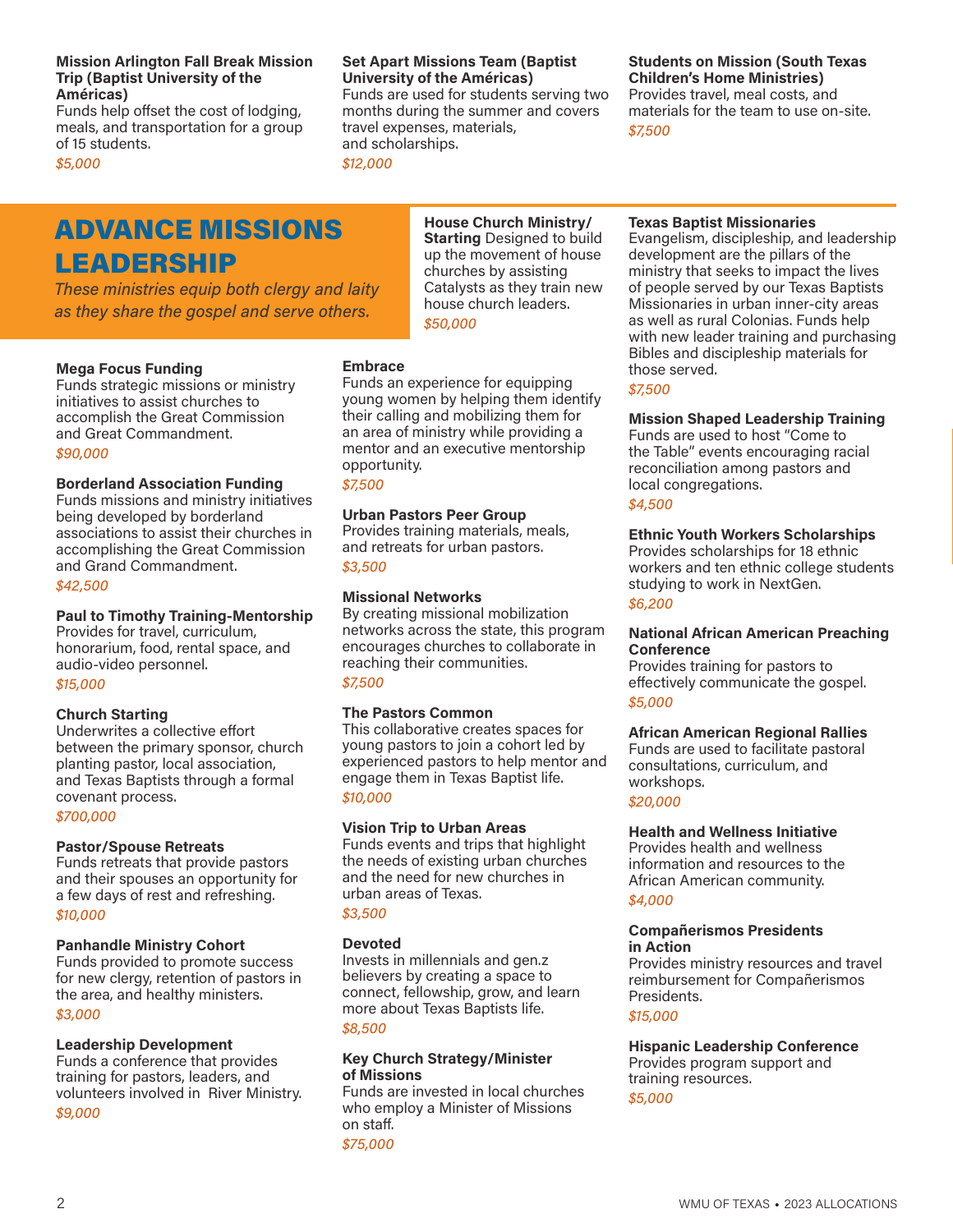#### Intercultural Youth Ministries

Helps provide speaker honoraria, materials, and supplies, as well as housing, scholarships, and transportation for mission trips. \$20,000

#### Intercultural Events

Funds help underwrite events by providing housing, food, honoraria, travel, and supplies.

#### \$21,000

#### MHD Ethnic/Minority Scholarship Program

Subsidizes scholarship assistance for qualifying ethnic/minority students seeking an undergraduate degree from a Texas Baptist university. \$65,000

#### Christian Life Commission Education Initiative

Helps fund a collaborative effort led by David Miranda and his team to provide an on-ramp for younger/next generation of Texas Baptists to be involved in Texas Baptist life through internships and employment. \$10,000

### Baptist Bible Institute Expansion

(Baptist University of the Américas) Provides funding to promote the BBI in areas where no active centers exist by training new instructors and developing teaching and student guides. \$5,000

Christian Latina Leadership Trainings Provides scholarships for students and training material. \$10,000

LOVE THE LEAST OF THESE

These ministries seek to serve those who are often overlooked such as special needs adults, victims of human trafficking, single parents, men needing employment/life skills, and people living in poverty.

#### State Employed Chaplain Training

Funds grant \$150 per BGCT endorsed Chaplains who are city, county, and state employed, or volunteer for training in disaster spiritual care, suicide intervention, victim assistance, Hands on Ministry, and leadership.

#### \$10,000

#### Border Community Outreach

Funds community/colonia ministries, health care, feeding centers, crisis counseling, regional retreats, discipleship and outreach material, and evangelistic events.

#### \$80,000

#### Field Coordinators

Covers expenses, training, and orientation for the River Ministry coordinators/missionaries.

#### \$100,000

#### Border Crisis Ministry

Provides food, clothing, hygiene products, medication, and evangelistic material for deportees and refugees. \$20,000

#### Special Friends Retreat

Funds are utilized for facilities, lodging, supplies for Bible study, and meals for campers, caregivers, and volunteers. \$30,000

Community Care Funds go to the next level of community development beyond crisis relief. These ministries include development

projects, backpack food projects, health clinics, wrap-around services, and other efforts to support those in need in the community.

#### \$40,000

#### Human Trafficking

Funding provides ministry for the spiritual, physical, and emotional needs of trafficking victims as well as equipping and supporting churches and ministries seeking to meet those needs. \$10,000

#### ISAAC Project

Funds support the project to open an immigration service ministry in Waco, TX. \$25,000

# Community Justice

Funds allow these ministries to touch the lives of those impacted by justicerelated issues in a holistic manner meeting physical, emotional, and spiritual needs.

#### \$30,000

#### Women's Ministry Partner Event

In partnership with the Christian Life Commission, these funds underwrite a campaign to increase awareness and provide education among young women to help prevent, recognize, and combat human trafficking within their communities.

#### Minnesota/Wisconsin Pastors/Wives

Provides lodging and meals for retreat participants and expenses for guest speakers and trainers. \$15,000

#### RA State Staffers:

Provides specialized training, materials, and travel for young men to serve at Royal Ambassadors camps across the state.

#### \$10,000

#### WMU of Texas Ministries

Funds the operations and ministry for WMU of Texas.

\$1,200,000

#### South Texas Home Build

Funds the construction of a new home for a family in the El Polvorin Colonia in Peñitas, Texas.

#### \$20,000

#### Christian Women/Men Job Corps

Funds provide support to the 41 CW/ MJC sites in Texas.

\$20,500

#### Thrive 2:7

Funds are used to train potential site leaders, provide Ministry Safe training to site leaders, and support Thrive 2:7 leaders.

#### \$10,000

#### Dyslexia Quest (East Texas Baptist

University): Funds are used to promote the conference and support teachers and parents who attend. Funds will also provide the purchase of tablets, laptops, and multisensory structured literature for the Cub House after-school camps. \$10,000

#### Help for Homes/Educational Expense for Pastors and Church Leadership/ Youth Concert (Valley Baptist Missions Education Center) Funds disaster relief to local poverty

driven communities by educating pastors and church leadership. Also supports monthly youth concerts to motivate youth in growing with the church.

\$20,000